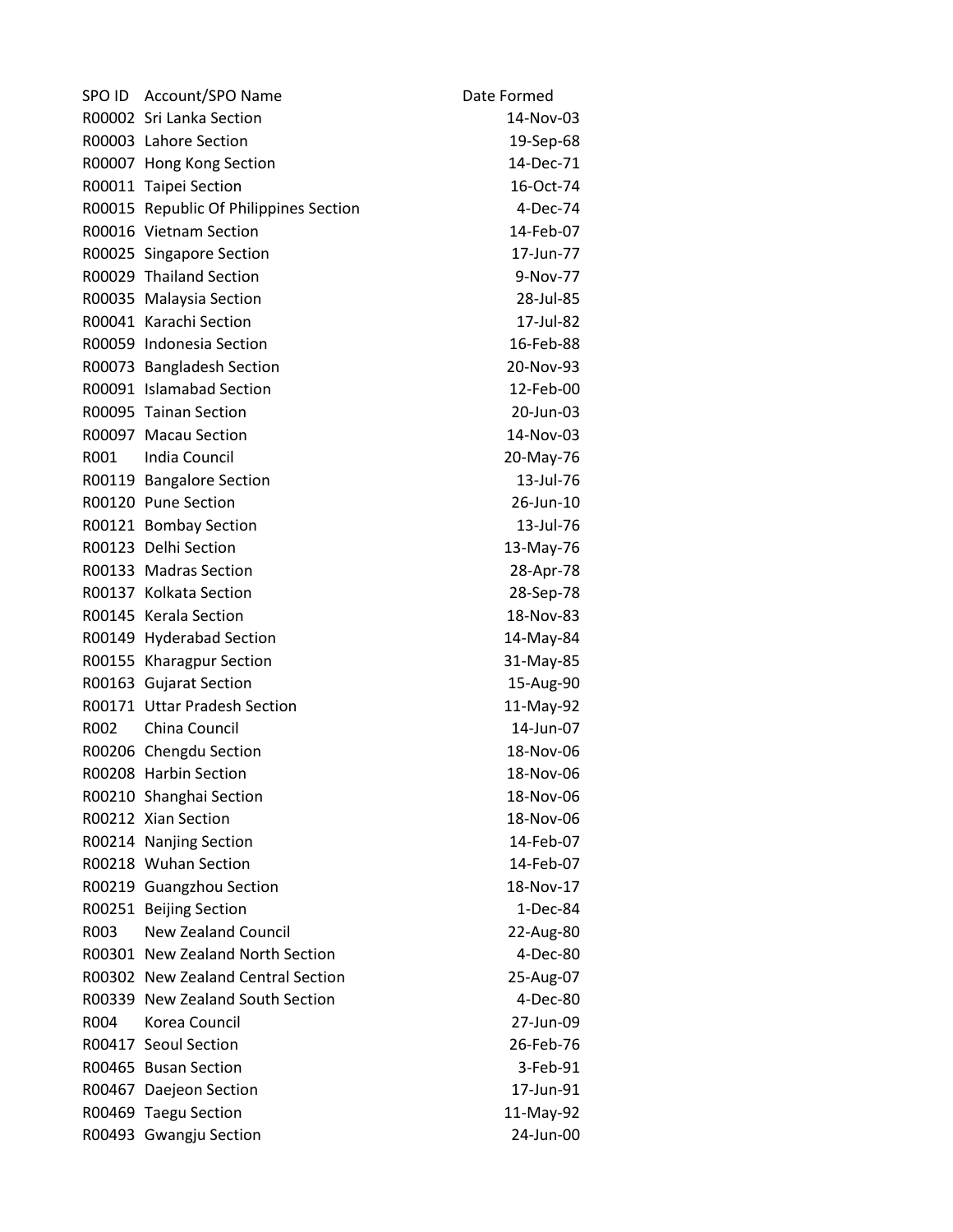| R005             | Australia Council                       | 30-May-86      |
|------------------|-----------------------------------------|----------------|
|                  | R00509 New South Wales Section          | 16-Aug-72      |
|                  | R00543 Victorian Section                | 12-Aug-83      |
|                  | R00547 Western Australia Section        | 24-May-84      |
|                  | R00553 Queensland Section               | 22-Feb-85      |
|                  | R00557 South Australia Section          | 23-Aug-85      |
|                  | R00561 Australian Capital Terr Section  | 18-Nov-88      |
|                  | R00575 Northern Australia Section       | 29-Jan-94      |
| R009             | Japan Council                           | 25-Jun-99      |
|                  | R00904 Shin-Etsu Section                | 26-Jun-06      |
|                  | R00913 Tokyo Section                    | 5-Dec-55       |
|                  | R00977 Sapporo Section                  | 14-Nov-98      |
|                  | R00979 Sendai Section                   | 14-Nov-98      |
|                  | R00981 Nagoya Section                   | 14-Nov-98      |
|                  | R00983 Kansai Section                   | 14-Nov-98      |
|                  | R00985 Hiroshima Section                | 14-Nov-98      |
|                  | R00987 Shikoku Section                  | 14-Nov-98      |
|                  | R00989 Fukuoka Section                  | 14-Nov-98      |
|                  | R10001 Berkshire Section                | 25-Mar-04      |
|                  | R10003 Binghamton Section               | 7-Mar-52       |
|                  | R10005 Boston Section                   | 13-Feb-03      |
|                  | R10007 Buffalo Section                  | 10-Feb-25      |
|                  | R10013 Ithaca Section                   | 15-Oct-02      |
|                  | R10017 Maine Section                    | 30-Jun-55      |
|                  | R10019 Mid-Hudson Section               | $1$ -Jun- $60$ |
|                  | R10021 Mohawk Valley Section            | 11-Nov-53      |
|                  | R10023 New Hampshire Section            | 3-Sep-53       |
|                  | R10031 Providence Section               | 12-Mar-20      |
|                  | R10033 Rochester Section                | 9-Oct-14       |
|                  | R10035 Schenectady Section              | 26-Jan-03      |
|                  | R10037 Springfield Section              | 29-Jun-22      |
|                  | R10039 Syracuse Section                 | 12-Aug-20      |
|                  | R10041 Green Mountain Section           | 1-Apr-60       |
|                  | R10043 Worcester County Section         | 18-Feb-20      |
| R <sub>103</sub> | Metro Sec. Act. Council                 | 26-Feb-82      |
|                  | R10309 Connecticut Section              | 16-Apr-21      |
|                  | R10315 Long Island Section              | $6$ -May-53    |
|                  | R10325 New York Section                 | 10-Dec-19      |
|                  | R10327 North Jersey Section             | 5-May-54       |
|                  | R10329 Princeton/Central Jersey Section | 1-Jul-47       |
|                  | R10345 New Jersey Coast Section         | 20-Mar-65      |
|                  | R20001 Akron Section                    | 12-Aug-20      |
|                  | R20003 Baltimore Section                | 16-Dec-04      |
|                  | R20007 Central Pennsylvania Section     | 4-Jan-57       |
|                  | R20009 Cincinnati Section               | 20-Jun-20      |
|                  | R20011 Cleveland Section                | 29-Sep-07      |
|                  | R20013 Columbus Section                 | 17-Mar-22      |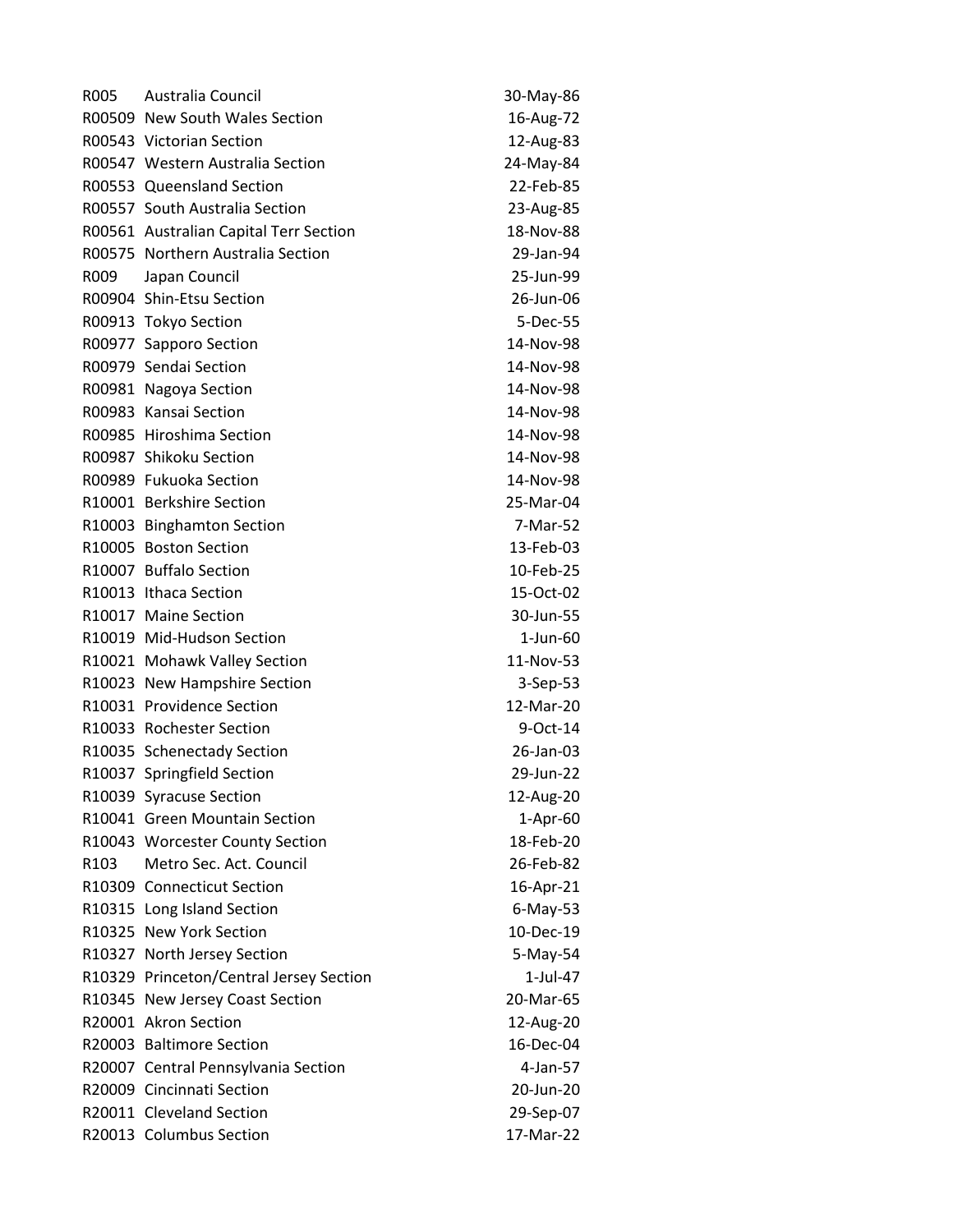|      | R20015 Dayton Section                 | 19-Jun-43       |
|------|---------------------------------------|-----------------|
|      | R20017 Delaware Bay Section           | $1$ -Jan-52     |
|      | R20019 Washington Section             | 9-Apr-03        |
|      | R20023 Erie Section                   | $11$ -Jan- $18$ |
|      | R20025 Johnstown Section              | 14-Apr-55       |
|      | R20027 Lehigh Valley Section          | 16-Apr-21       |
|      | R20029 Lima Section                   | 24-Jun-54       |
|      | R20035 Philadelphia Section           | 18-Feb-03       |
|      | R20037 Pittsburgh Section             | 3-Oct-02        |
|      | R20039 Youngstown Section             | 11-Dec-25       |
|      | R20041 Southern New Jersey Section    | 10-Jul-63       |
|      | R20043 Susquehanna Section            | 18-Jun-53       |
|      | R20045 West Virginia Section          | 9-Apr-40        |
|      | R20049 Northern Virginia Section      | $1$ -Jan-77     |
|      | R30001 Alabama Section                | 22-May-29       |
|      | R30002 Richmond Section               | $6$ -Jun- $63$  |
|      | R30003 Atlanta Section                | 14-Jan-04       |
|      | R30004 Central Virginia Section       | 19-May-22       |
|      | R30014 Hampton Roads Section          | $1-Mar-61$      |
|      | R30015 Evansville-Owensboro Section   | 10-Mar-50       |
|      | R30016 Virginia Mountain Section      | 23-Jun-49       |
|      | R30025 Huntsville Section             | 11-Nov-53       |
|      | R30029 Lexington Section              | $6$ -Jun- $63$  |
|      | R30031 Louisville Section             | 15-Oct-26       |
|      | R30039 Mississippi Section            | 28-Jun-57       |
|      | R30041 Mobile Section                 | 22-Jan-53       |
|      | R30061 Savannah Section               | 14-Oct-54       |
|      | R30093 Central Georgia Section        | 19-Dec-82       |
|      | R30097 Jamaica Section                | 23-Nov-77       |
| R301 | North Carolina Council                | 8-Dec-78        |
|      | R30167 Central North Carolina Section | 12-Nov-65       |
|      | R30169 Charlotte Section              | 3-Nov-65        |
|      | R30171 Eastern North Carolina Section | 3-Nov-65        |
|      | R30173 Western North Carolina Section | 3-Nov-65        |
|      | R30175 Winston-Salem Section          | 3-Nov-65        |
| R303 | South Carolina Council                | 6-Nov-79        |
|      | R30381 Central Savannah River Section | 31-Jan-72       |
|      | R30383 Coastal South Carolina Section | 31-Jan-72       |
|      | R30385 Columbia Section               | 31-Jan-72       |
|      | R30387 Piedmont Section               | 31-Jan-72       |
| R305 | Florida Council                       | 12-Jul-77       |
|      | R30507 Canaveral Section              | 1-Feb-52        |
|      | R30517 Florida West Coast Section     | 1-Feb-52        |
|      | R30521 Gainesville Section            | 8-Oct-59        |
|      | R30527 Jacksonville Section           | 28-Jan-31       |
|      | R30535 Miami Section                  | 3-Feb-49        |
|      | R30551 Orlando Section                | 13-May-59       |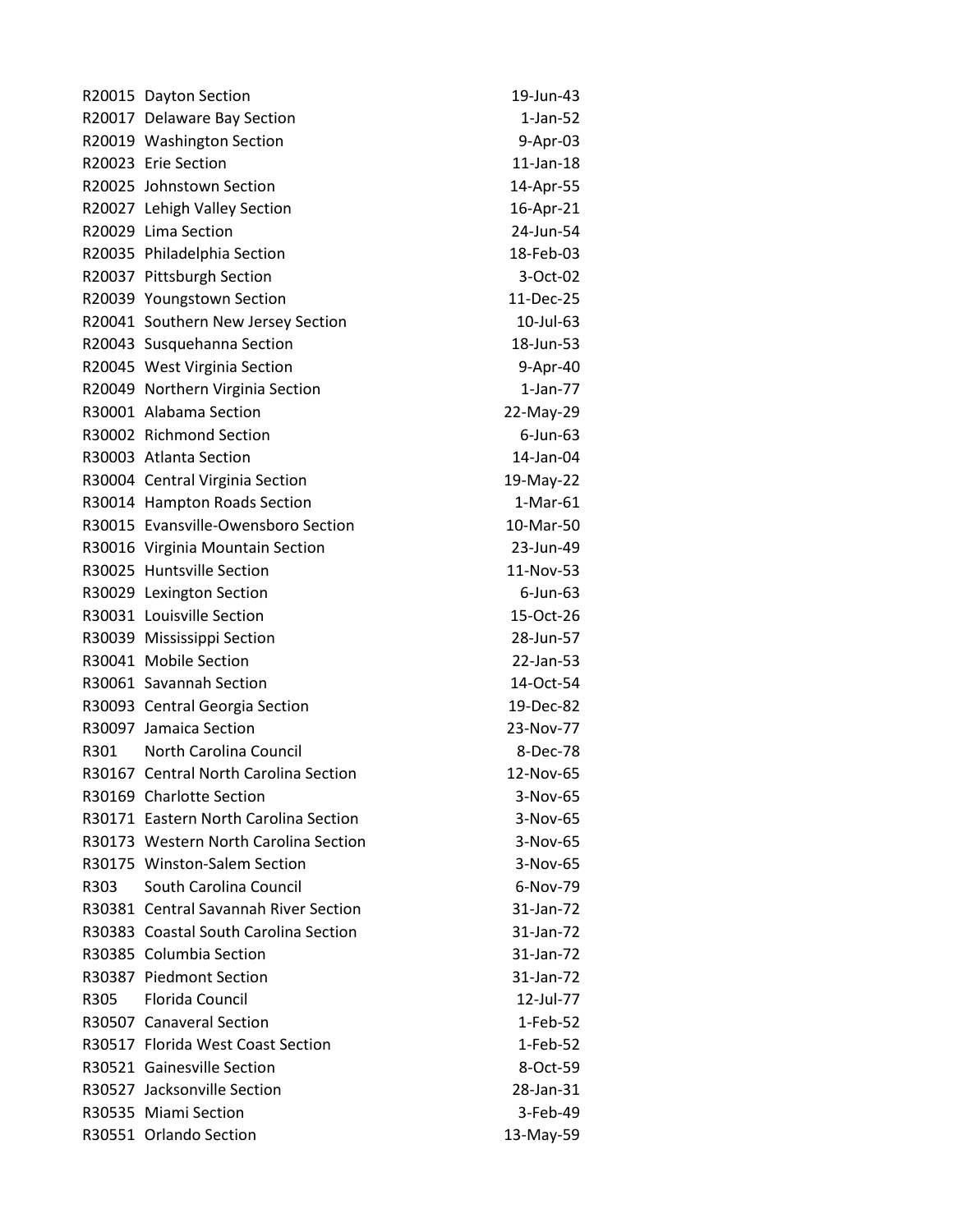| R30553 Palm Beach Section             | 1-Aug-61        |
|---------------------------------------|-----------------|
| R30555 Tallahassee Area Section       | 21-May-82       |
| R30557 Northwest Florida Section      | 25-Mar-55       |
| R30577 Daytona Section                | $1-Dec-65$      |
| R30589 Broward Section                | 11-Apr-75       |
| R30595 Melbourne Section              | 1-Dec-84        |
| R307 Tennessee Council                | 6-Nov-79        |
| R30711 Chattanooga Section            | $1$ -Jun-62     |
| R30713 East Tennessee Section         | 2-Sep-36        |
| R30733 Memphis Section                | 22-May-30       |
| R30743 Central Tennessee Section      | 28-Jun-51       |
| R30791 Tri Cities Section             | 21-Aug-81       |
| R40001 Arrowhead Section              | 23-Apr-47       |
| R40003 Cedar Rapids Section           | 1-Nov-44        |
| R40005 Central Illinois Section       | 28-Jun-51       |
| R40007 Central Indiana Section        | 12-Jan-12       |
| R40009 Central Iowa Section           | 29-Jun-29       |
| R40011 Chicago Section                | October 9, 1893 |
| R40013 Fort Wayne Section             | 4-Aug-08        |
| R40017 Iowa-Illinois Section          | 24-Jun-54       |
| R40019 Madison Section                | 8-Jan-09        |
| R40021 Milwaukee Section              | 11-Feb-10       |
| R40023 Nebraska Section               | 21-Jan-25       |
| R40025 Northeast Michigan Section     | 2-Feb-50        |
| R40027 Northeastern Wisconsin Section | 4-Feb-58        |
| R40029 Rock River Valley Section      | 23-Apr-47       |
| R40031 Siouxland Section              | $1-Dec-61$      |
| R40035 Southeastern Michigan Section  | 13-Jan-11       |
| R40037 Southern Minnesota Section     | 22-Aug-63       |
| R40039 Toledo Section                 | 3-Jun-07        |
| R40041 Twin Cities Section            | 7-Apr-02        |
| R40043 West Michigan Section          | 24-Jun-54       |
| R40045 Calumet Section                | 13-Mar-70       |
| R40047 Missouri Slope Section         | 22-Feb-85       |
| R40049 Red River Valley Section       | 16-Feb-87       |
| R50001 Arkansas Section               | 23-Apr-47       |
| R50003 Beaumont Section               | 27-Jun-45       |
| R50005 Central Texas Section          | 23-May-30       |
| R50007 Corpus Christi Section         | 25-Oct-51       |
| R50009 Dallas Section                 | 18-Mar-28       |
| R50011 Denver Section                 | 18-May-15       |
| R50013 El Paso Section                | 7-Mar-40        |
| R50015 Fort Worth Section             | 5-Jan-56        |
| R50017 Houston Section                | 7-Aug-28        |
| R50019 Kansas City Section            | 4-Apr-16        |
| R50020 Southwest Missouri Section     | 14-Feb-09       |
| R50021 Oklahoma City Section          | 16-Feb-22       |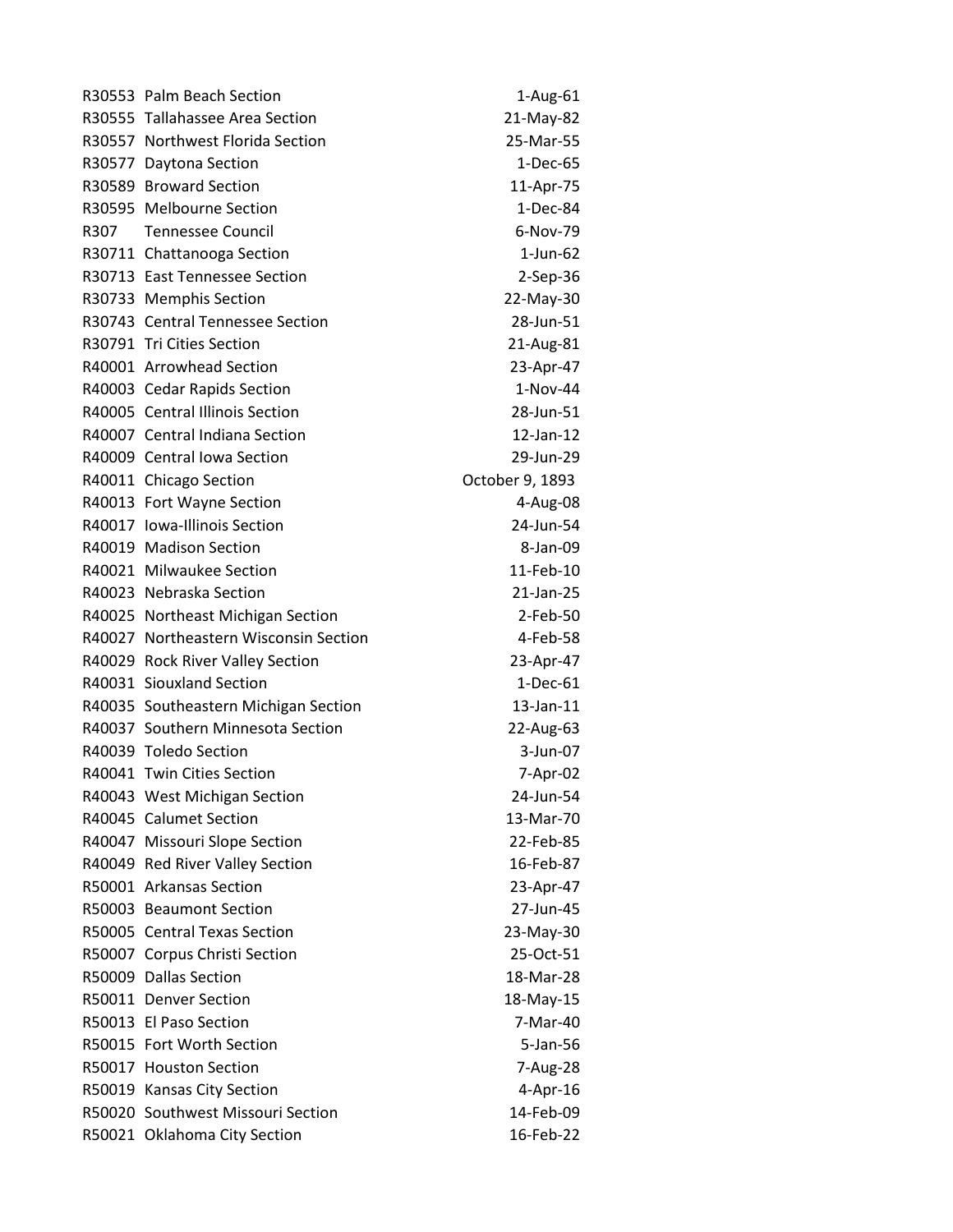|      | R50023 Panhandle Section                      | 12-Jun-47      |
|------|-----------------------------------------------|----------------|
|      | R50025 Saint Louis Section                    | 14-Jan-03      |
|      | R50027 Shreveport Section                     | 12-Jun-47      |
|      | R50029 South Plains Section                   | 4-May-55       |
|      | R50031 Tulsa Section                          | 1-Oct-37       |
|      | R50035 Wichita Section                        | 16-Sep-37      |
|      | R50037 Ozark Section                          | 20-Apr-66      |
|      | R50041 Lafayette Section                      | 11-Nov-70      |
|      | R50043 Pikes Peak Section                     | 22-May-78      |
|      | R50045 Galveston Bay Section                  | $1$ -Jan-80    |
|      | R50047 Arkansas River Valley Section          | 20-Jun-94      |
|      | R50049 Baton Rouge Section                    | 5-Feb-55       |
|      | R50051 New Orleans Section                    | 8-Dec-33       |
|      | R50053 High Plains Section                    | 13-Feb-10      |
|      | R60001 Albuquerque Section                    | 16-Apr-48      |
|      | R60003 Alamogordo-Holloman Section            | 10-May-56      |
|      | R60005 Alaska Section                         | 10-Sep-58      |
|      | R60007 Boise Section                          | $6$ -Jun- $62$ |
|      | R60009 Buenaventura Section                   | 22-Apr-63      |
|      | R60011 China Lake-Bakersfield Section         | 1-Mar-49       |
|      | R60013 Foothill Section                       | 22-Apr-63      |
|      | R60015 Fort Huachuca Section                  | 14-Nov-56      |
|      | R60017 Hawaii Section                         | 28-Feb-50      |
|      | R60019 Eastern Idaho Section                  | 5-Apr-57       |
|      | R60021 Las Vegas Section                      | 21-Apr-60      |
|      | R60023 Metropolitan Los Angeles Section       | 22-Apr-63      |
|      | R60025 Central Montana Section                | 24-Jun-31      |
|      | R60029 Phoenix Section                        | 22-Mar-41      |
|      | R60031 Oregon Section                         | 18-May-09      |
|      | R60033 Richland Section                       | 23-Apr-48      |
|      | R60035 Sacramento Valley Section              | 7-May-47       |
|      | R60039 San Fernando Valley Section            | 22-Apr-63      |
|      | R60045 Central Coast Section                  | 22-Apr-63      |
|      | R60049 Seattle Section                        | 19-Jan-04      |
|      | R60051 Coastal Los Angeles Section            | 22-Apr-63      |
|      | R60053 Spokane Section                        | 14-Feb-13      |
|      | R60055 Tucson Section                         | 1-Apr-56       |
|      | R60057 Utah Section                           | 9-Mar-17       |
|      | R60061 Central Washington Section             | $1-Sep-62$     |
|      | R60065 Eastern Montana Section                | 25-Nov-75      |
|      | R60071 Los Alamos/Northern New Mexico Section | 29-May-75      |
|      | R60073 Northern Nevada Section                | 18-Nov-83      |
|      | R60075 Western Montana Section                | 21-Jun-96      |
|      | R60077 Palouse Section                        | 14-Feb-07      |
| R603 | San Francisco Bay Area Council                | 3-Jan-75       |
|      | R60341 San Francisco Section                  | 23-Dec-04      |
|      | R60367 Oakland-East Bay Section               | 3-Jan-75       |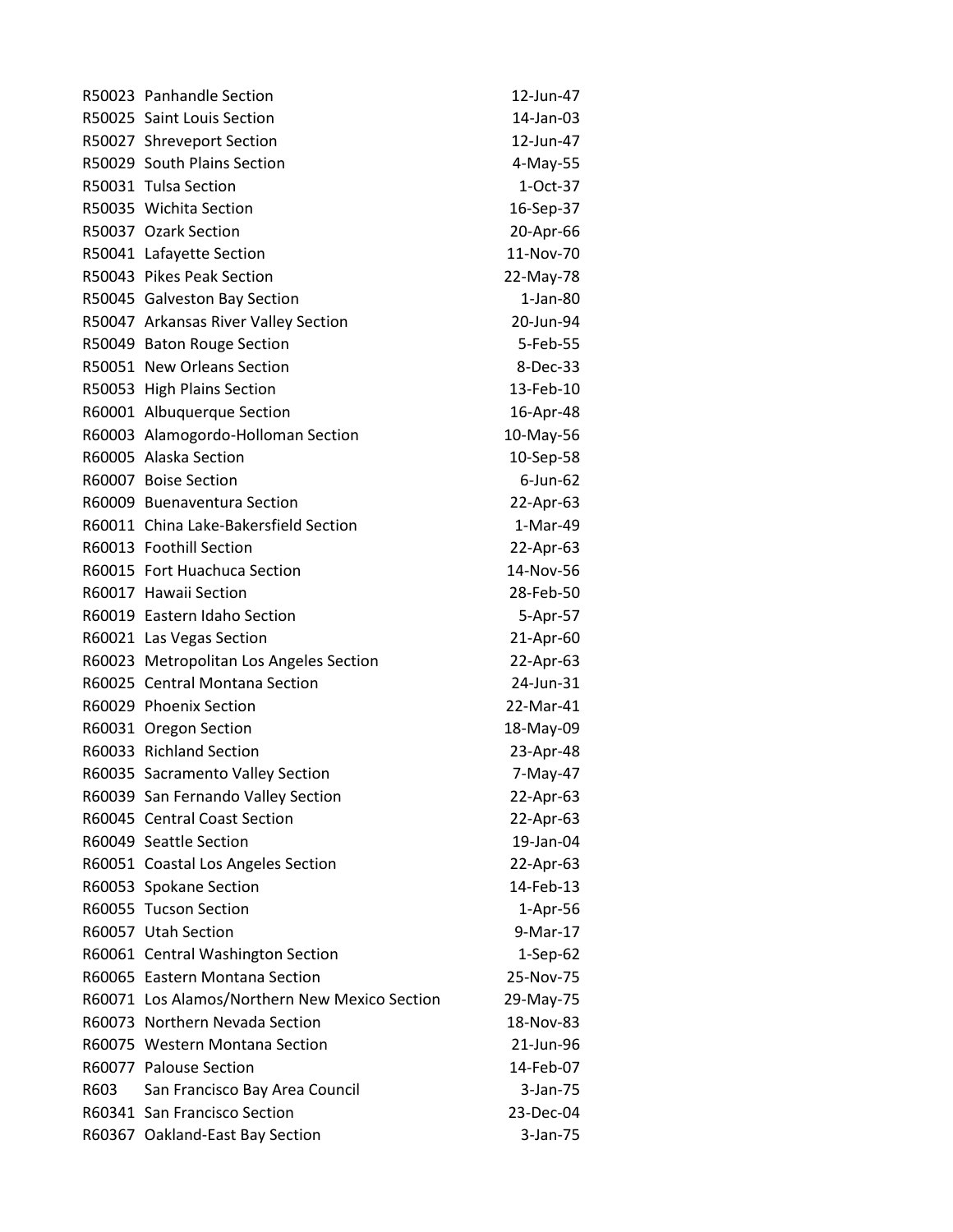|      | R60369 Santa Clara Valley Section         | 3-Jan-75    |
|------|-------------------------------------------|-------------|
| R605 | Southern California Council               | 17-Feb-18   |
|      | R60527 Orange County Section              | 22-Apr-63   |
|      | R60537 San Diego Section                  | 18-Jan-39   |
|      | R70001 Kingston Section                   | 4-May-55    |
|      | R70003 Hamilton Section                   | 7-May-52    |
|      | R70005 Kitchener-Waterloo Section         | 18-May-60   |
|      | R70007 London Section                     | 31-Oct-44   |
|      | R70009 Montreal Section                   | 31-Dec-36   |
|      | R70013 Northern Canada Section            | $2$ -Feb-55 |
|      | R70015 Ottawa Section                     | 30-Sep-44   |
|      | R70017 Quebec Section                     | 10-Sep-58   |
|      | R70019 South Saskatchewan Section         | 10-May-56   |
|      | R70021 Saint Maurice Section              | 24-Jun-54   |
|      | R70023 Southern Alberta Section           | 10-May-56   |
|      | R70025 Toronto Section                    | 30-Sep-03   |
|      | R70027 Vancouver Section                  | 22-Aug-11   |
|      | R70029 Victoria Section                   | 5-Oct-56    |
|      | R70031 Winnipeg Section                   | 18-Aug-53   |
|      | R70033 Canadian Atlantic Section          | 20-Jul-66   |
|      | R70035 New Brunswick Section              | 28-Mar-73   |
|      | R70037 Newfoundland-Labrador Section      | 31-Dec-78   |
|      | R70039 North Saskatchewan Section         | 23-Aug-85   |
|      | R70041 Peterborough Section               | 23-Nov-85   |
|      | R70042 Windsor Section                    | 22-Nov-14   |
|      | R80001 Benelux Section                    | 13-May-59   |
|      | R80002 Bosnia And Herzegovina Section     | 12-Nov-05   |
|      | R80003 Egypt Section                      | 8-Sep-55    |
|      | R80004 Oman Section                       | 18-Feb-06   |
|      | R80005 France Section                     | 17-Oct-61   |
|      | R80006 Estonia Section                    | 26-Jun-06   |
|      | R80007 Switzerland Section                | 13-Dec-60   |
|      | R80008 Malta Section                      | 18-Nov-06   |
|      | R80009 Israel Section                     | 5-Oct-54    |
|      | R80010 Latvia Section                     | 16-Feb-08   |
|      | R80011 Italy Section                      | 13-May-59   |
|      | R80013 Norway Section                     | 28-Mar-63   |
|      | R80015 United Kingdom and Ireland Section | 10-Jul-62   |
|      | R80016 Iraq Section                       | 21-Jun-08   |
|      | R80017 Germany Section                    | 12-Jul-63   |
|      | R80019 Sweden Section                     | 20-Mar-65   |
|      | R80023 Spain Section                      | 16-Apr-68   |
|      | R80025 Denmark Section                    | 18-Aug-68   |
|      | R80026 Uganda Section                     | 17-Nov-18   |
|      | R80027 Iran Section                       | 12-Feb-70   |
|      | R80029 Greece Section                     | 17-Mar-70   |
|      | R80033 Poland Section                     | 1-Dec-72    |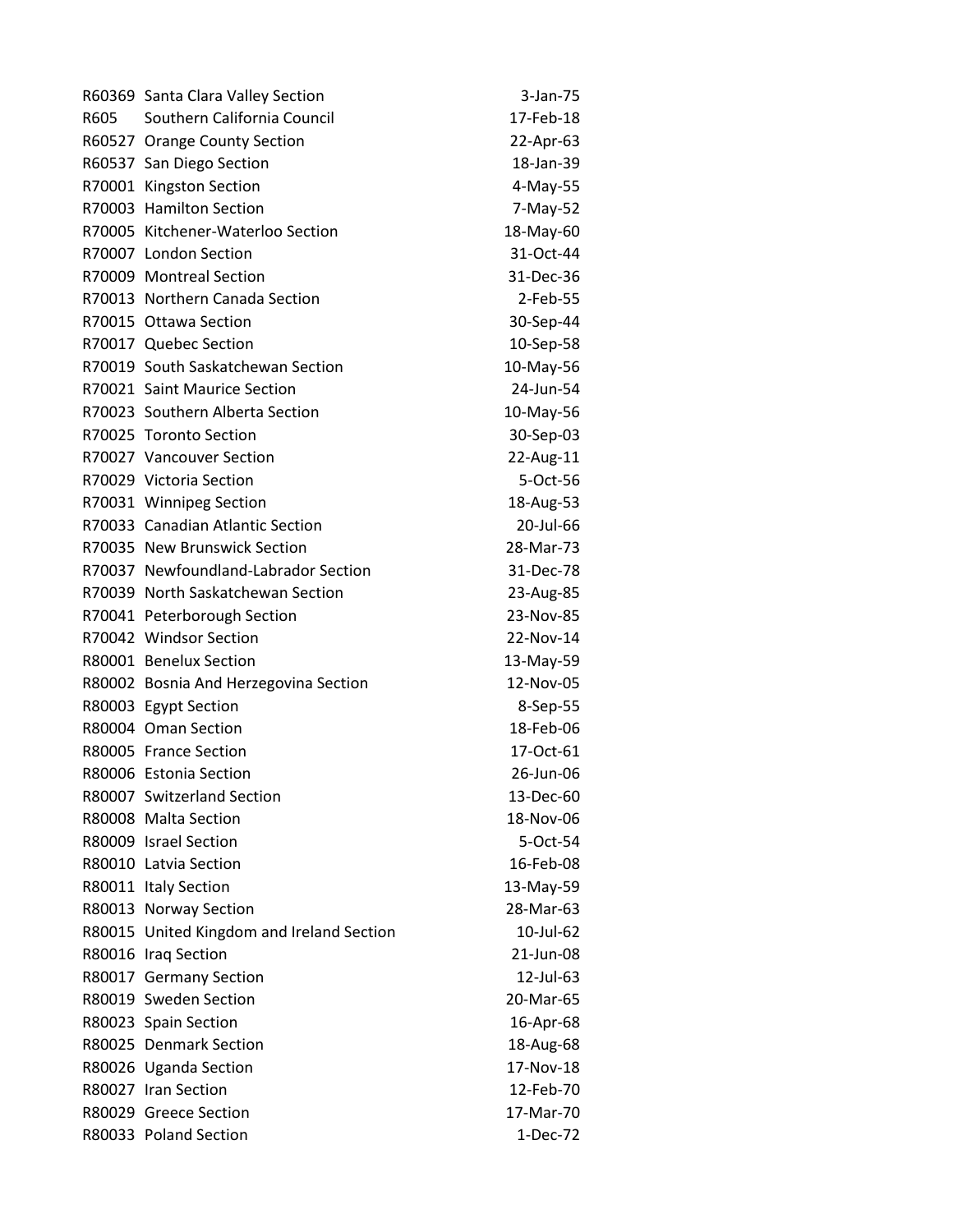|      | R80035 Finland Section                 | 12-Jun-72 |
|------|----------------------------------------|-----------|
|      | R80037 Austria Section                 | 21-Dec-79 |
|      | R80043 Saudi Arabia Section            | 5-Jun-81  |
|      | R80045 Portugal Section                | 4-Dec-81  |
|      | R80049 United Arab Emirates Section    | 20-Jun-87 |
|      | R80051 Hungary Section                 | 21-Aug-87 |
|      | R80053 Western Saudi Arabia Section    | 18-Nov-88 |
|      | R80055 Turkey Section                  | 18-Aug-89 |
|      | R80057 Kuwait Section                  | 20-Feb-90 |
|      | R80059 Russia Section                  | 15-Aug-90 |
|      | R80061 Romania Section                 | 15-Aug-90 |
|      | R80063 Ukraine Section                 | 21-Nov-91 |
|      | R80065 Croatia Section                 | 21-Jun-71 |
|      | R80067 Slovenia Section                | 21-Jun-71 |
|      | R80069 Serbia And Montenegro Section   | 21-Jun-71 |
|      | R80071 Czechoslovakia Section          | 1-Aug-92  |
|      | R80073 Cyprus Section                  | 30-Jun-93 |
|      | R80075 Bulgaria Section                | 24-Jun-95 |
|      | R80077 Republic Of Macedonia Section   | 14-Feb-97 |
|      | R80079 Jordan Section                  | 12-Nov-99 |
|      | R80081 Iceland Section                 | 24-Jun-00 |
|      | R80083 Bahrain Section                 | 22-Jun-01 |
|      | R80085 Belarus Section                 | 15-Feb-02 |
|      | R80087 Russia (Northwest) Section      | 13-Feb-03 |
|      | R80089 Russia (Siberia) Section        | 13-Feb-03 |
|      | R80091 Lebanon Section                 | 18-Nov-04 |
|      | R80095 Qatar Section                   | 18-Nov-04 |
|      | R80097 Lithuania Section               | 18-Jun-05 |
| R801 | Africa Council                         | 23-Jun-18 |
|      | R80112 Ghana Section                   | 5-Sep-08  |
|      | R80114 Tunisia Section                 | 21-Jun-08 |
|      | R80118 Zambia Section                  | 15-Nov-08 |
|      | R80120 Algeria Section                 | 21-Nov-15 |
|      | R80139 Nigeria Section                 | 12-Jan-78 |
|      | R80141 South Africa Section            | 5-Aug-77  |
|      | R80147 Kenya Section                   | 19-Nov-82 |
|      | R80193 Morocco Section                 | 18-Nov-04 |
|      | R90009 Puerto Rico & Caribbean Section | 23-Mar-64 |
|      | R90045 Western Puerto Rico Section     | 18-Sep-89 |
|      | R90067 Trinidad And Tobago Section     | 12-Nov-05 |
| R901 | <b>Brazil Council</b>                  | 23-Mar-70 |
|      | R90111 Rio De Janeiro Section          | 22-Aug-56 |
|      | R90115 Centro-Norte Brasil Section     | 17-Feb-77 |
|      | R90117 South Brazil Section            | 1-Nov-66  |
|      | R90127 Bahia Section                   | 28-Mar-74 |
|      | R90149 Minas Gerais Section            | 30-Jun-93 |
| R903 | <b>Mexican Council</b>                 | 22-Jun-77 |